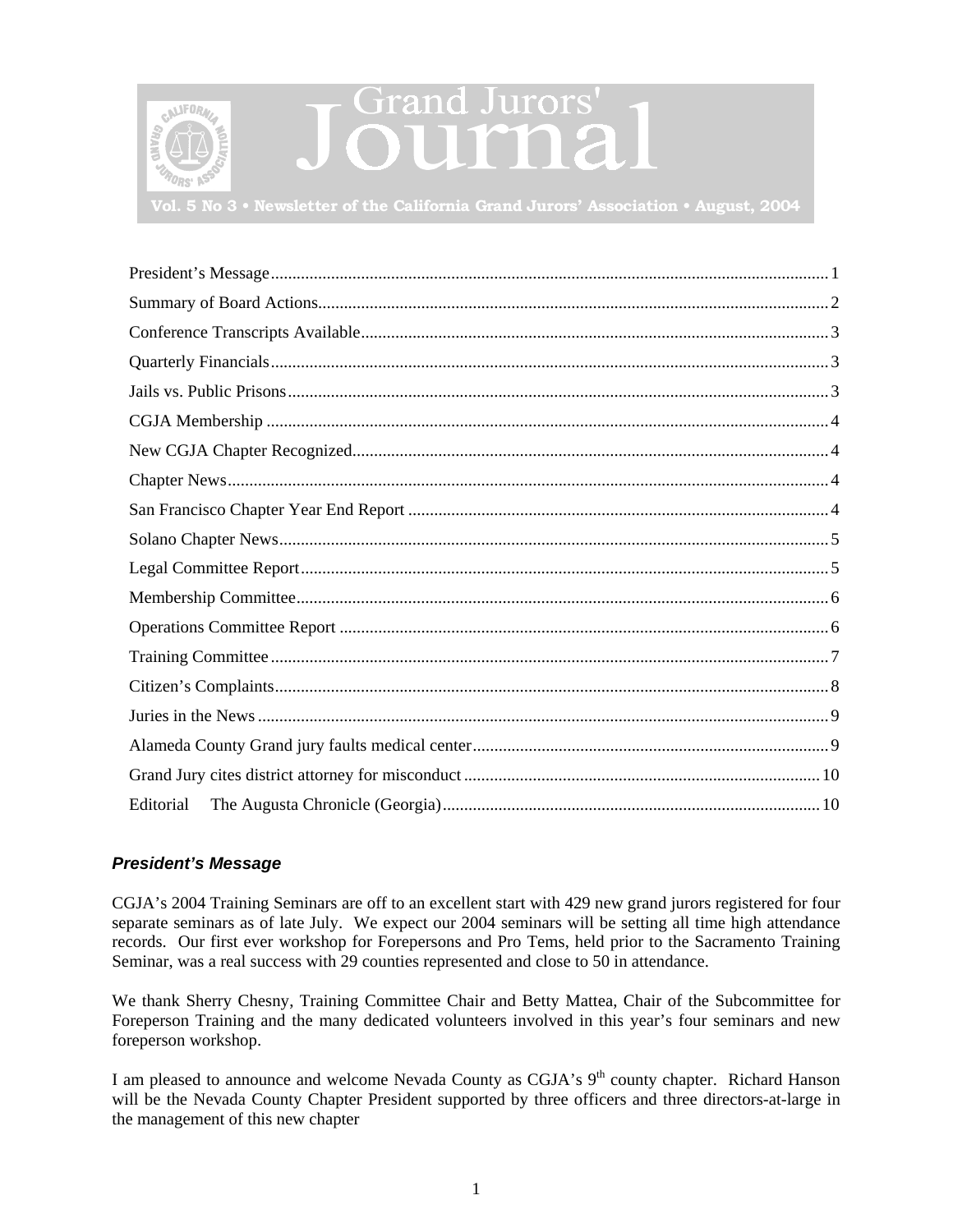<span id="page-1-0"></span>Since the Journal's last issue, our Los Angeles County Chapter elected Carol Hatcher and our Marin County Chapter elected Owen Haxton as their new Presidents. We congratulate and welcome these new leaders and look forward to working with them in support of grand juries in their respective counties.

CGJA's 2004-second quarter financials closed with assets in excess of \$36,000. Our expenses to budget were on target at 99.6% while our income to budget was off at 73% due to annualizing revenue flow from membership dues. Membership dues are coming in strong during July and we expect  $3<sup>rd</sup>$  quarter income to exceed budgets.

Clif Poole and his 2004 Annual Conference team are hard at work on this year's conference in Fairfield. Conference registration forms have been mailed to hundreds of CGJA members and supporters and we recommend early sign ups for special hotel room rates.

The Board of Directors 4<sup>th</sup> Annual Retreat will be held on October 13 and 14 immediately prior to our Annual Conference. Directors and Director Nominees will be invited to this year's retreat as ballots for the election of new Directors will not be counted until the start of the Annual Conference at 1:30 p.m. on October 14<sup>th</sup>. All expenses for Board retreats are supported directly by personal contributions from those attending the retreat.

Once a new Board of Directors is determined by election results, a special meeting of the new board will be held at approximately 5:30 p.m. on October  $14<sup>th</sup>$  to elect new association officers, who will serve until the 2006 Annual Conference.

I encourage new and renewing members to send their 2004-05 dues in by August 31 to be eligible to vote for CGJA Directors. While we continue to create and administer with all volunteer support, our expanding list of new programs requires increased financial support for our communications and program materials. We invited all members and supporters to consider additional donations to support CGJA's financial needs. Donations are tax deductible and will be acknowledged by our Treasurer.

Thank you again for your continuing support and please feel free to contact me directly if you have association concerns or desire to become more active in supporting CGJA.

### *Elwood Moger*

August 3, 2004

# *Summary of Board Actions*

The CGJA Board of Directors took the following actions at their May 24, 2004 Board meeting:

- Ratified appointment of 2004 Nomination Committee.
- Approved special timeline for election of Directors.
- Approved invitation to the Board retreat for all sitting Directors and all nominees.
- Directed President to form a Work Group to update Syllabus for Grand Jurors a generic handbook for free distribution to all grand juries.
- A recommendation by the Training Committee " that remaining La Verne DVDs not be sold or distributed in any manner" failed.
- A recommendation by the Operations Committee to incorporate La Verve DVDs into the publications inventory and offered for sale at \$25.00 per copy carried. It was approved that "the Board rescind in its entirety the 10/17/ 03 report to membership; that its contents be disregarded; and no further action be taken to the membership."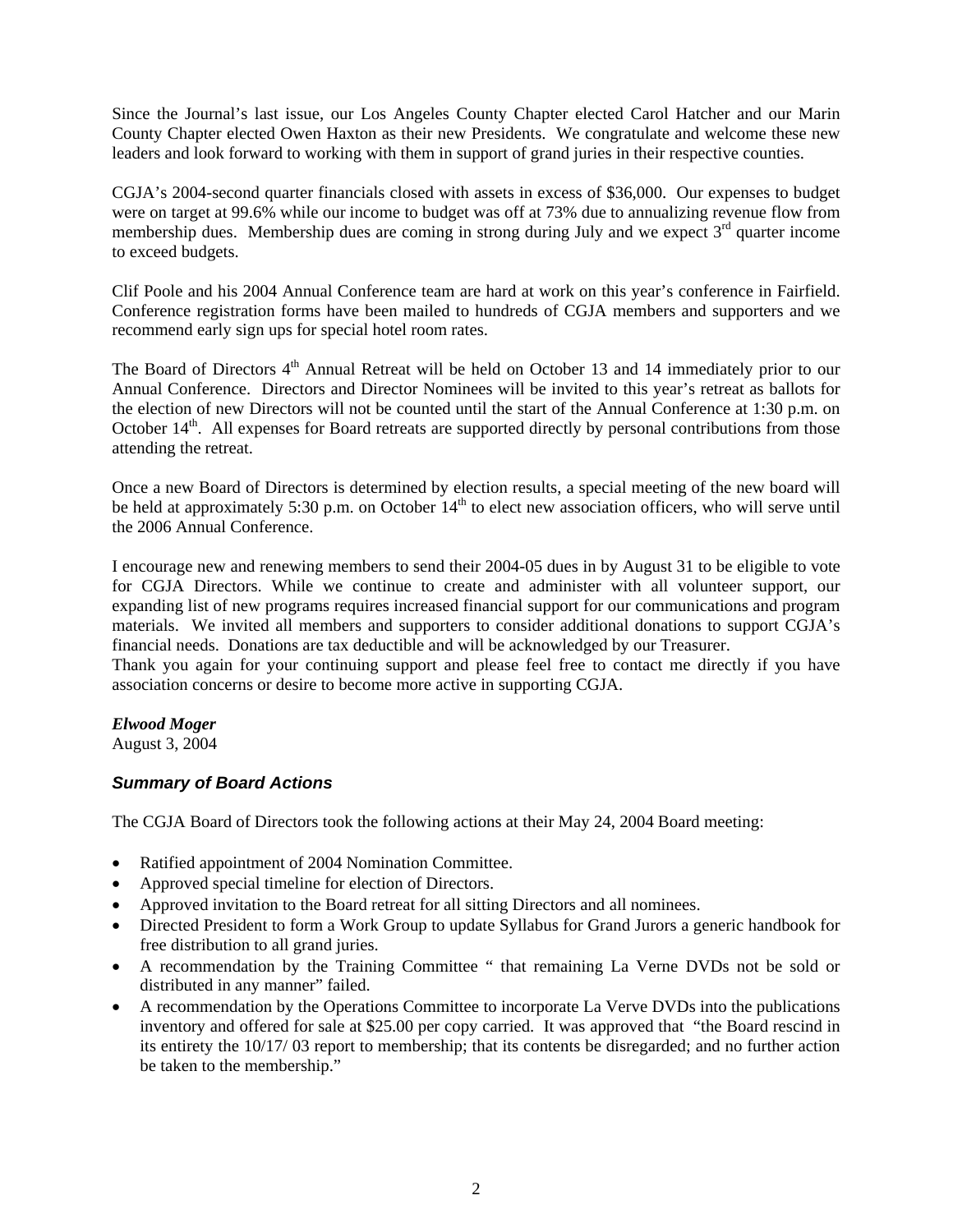# <span id="page-2-0"></span>*Conference Transcripts Available*

2003 Conference Transcript Available

The complete transcript of our 2003 Annual Meeting in Ventura is now available on our website or may be ordered through our Publications Clearing House.

Thanks to Boyd Horne, San Luis Obispo County, for his tireless effort to edit a stenographers literal transcript to a readable document.

The latest Grand Jury Report Index is also on line and available in hard copy.

Jerry Lewi 2003 Conference Chair and Webmaster.

# *Quarterly Financials*

June 30, 2004

The June Balance Sheet and Statement of Revenues & Expenditures were acknowledged and filed at the Board's July 29 meeting.

As of June 30, assets totaled \$36,364 of which \$6,068 is restricted funds for designated purposes, actual revenues totaled \$5917 against expenses of \$11,379. Income was 73% of budget vs. expenses at 99.6% of budget. We were fortunate to exceed our unrestricted contributions budget by 216% but net income fell short base on annualizing our membership dues revenue in the 2004 budget.

It is expected that training and membership dues revenues will show substantial increases in the third quarter.

### *Jails vs. Public Prisons*

*By Jack Zepp* 

Grand jurors frequently ask what the difference is between "jails" and "public prisons" as relates to Penal Code § 919. It is a good question with no definite and clear answer. The usual reason the question arises is because someone wants to know if a grand jury **must** investigate a jail under § 919c or has the discretion to do so but only if it wants to under § 925 (county operations). Conversely sometimes someone wants to know how a grand jury can investigate a state prison when their authority is otherwise limited to local governments.

All of § 919 seems to have been authored at the same time and enacted at the same time (originally in 1872 as § 923) so it seems logical that when the statute refers to "jail of the county" in the first sentence and "public prisons within the county" in the second the author and enactors meant the words to mean two different things. I believe the authors specifically meant to create a (rare) authority to inquire into a state operation by using the "public prisons within the county" language (as also appears in § 921). I also recall doing some research years ago that led me to conclude that in 1872 generally a jail was exclusively a temporary holding facility pending trial and upon conviction one went to prison (state) not jail. In fact, the 1896 jail in the city in which I live still exists and consists of an outdoor 10 x 10 steel cage made of open weave 1" iron straps, clearly a temporary holding cell.

I believe it is clear that "public prisons" cannot include federal prisons because the state has no authority to subject those prisons to grand jury review. Another ambiguity is where city jails fit in. Clearly they may be inspected under § 925a (city operations), in which case a report must be written, but I wonder why there is no authority, such as § 919a provides for county jails, for the grand jury to inquire into the case of unindicted persons imprisoned in city jails?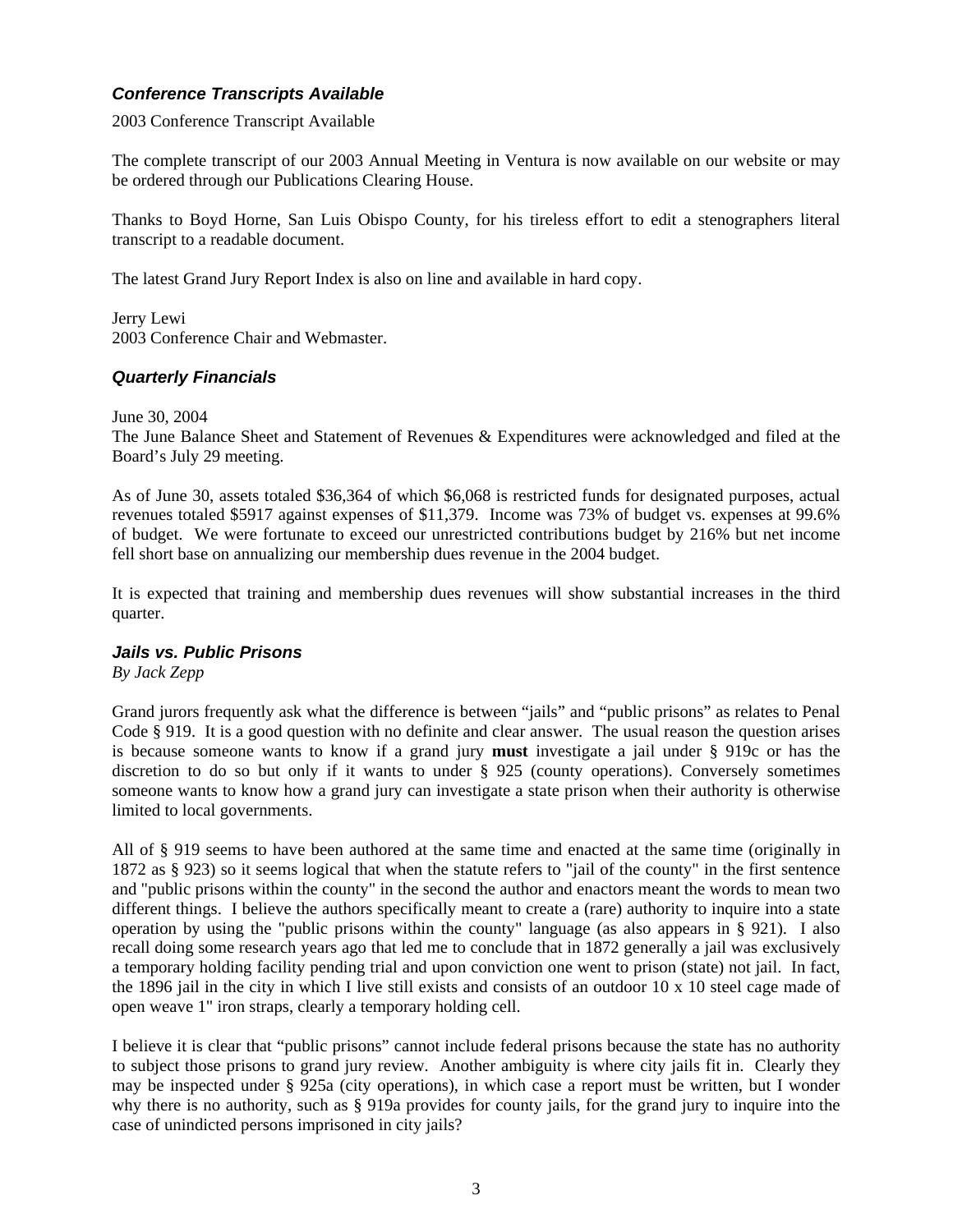<span id="page-3-0"></span>Lastly, there is a question relating to youth facilities. County juvenile halls pose no problem because they are county operations and may be investigated as such under § 925. But California Youth Authority facilities are state operations. Are they subject to mandatory inquiry as "public prisons" pursuant to § 919b? Arguably they were set up on the reform school model and not intended to be seen as incarceration facilities. However, in at least one county a court has ruled that if it looks like a duck and walks like a duck it is a duck and has allowed the grand jury to investigate the CYA facility in its county.

California has experimented with state prisons run by private corporations. I wonder if grand juries have any authority or responsibility with respect to them? In other words, does the "public" in "public prisons" refers to who owns and runs the prison or who is in it?

# *CGJA Membership*

Thanks to all of you who have sent in your new or renewal membership to CGJA. Our membership base continues to grow at a healthy rate and formation of new county chapters is on the increase. We welcome Nevada County as our newest chapter. We have been sending membership interest forms out to all of our members and things are starting to come together with our efforts to involve more of our membership in the activities of CGJA. This is providing us with some excellent talent. We have created a chapter group that meets following every CGJA Board of Directors meeting, which has helped us to direct our energy in a more productive manner. Our primary direction remains the same, educate the public about the benefits of a Grand Jury System so they may help us to improve and protect it. It is important to remember that without your support as a member of CGJA we cannot accomplish our goals. We must speak as one representing many in order to be heard through the halls of Sacramento. Again, thank you for your continued participation, dedication and support.

## **New CGJA Chapter Recognized**

With submittal of bylaws and election of officers/directors, the CGJA Board of Directors granted recognition to a new Nevada County Chapter. The new chapter's President is Richard Hanson, who you can reach at: 530-272-8784. I extend a warm welcome to Richard and his new team of officers/directors made up of Ralph Sawvell, Bill Barnett, Marvell Herren, Deb Heller, Ray Hoffman, and Diane Masini. Members of this new chapter will be providing support to our 2004 Sacramento Training Seminar. It is good to have this newest group as part of the CGJA family and we thank them for their early and active contributions to the Association.

### **Chapter News**

I welcome and congratulate two new Chapter Presidents, Carol Hatcher, 310-286-2210 has been elected President of our Los Angeles County Chapter and Owen Haxton, 415-883-3275 has been elected President of our Marin County Chapter.

Clif Poole CGJA Membership Relations Chair

# *San Francisco Chapter Year End Report*

In the June Journal I reviewed the activities of the SF Chapter's very active first eight months, which included publicizing the grand jury to various community groups, interviewing applicants, and a lot of writing and rewriting of bylaws, manuals, etc.

Chapter members who participated in interviewing applicants expressed great enthusiasm for the experience. It seemed very helpful to the prospective jurors as well as assisting the Presiding Judge.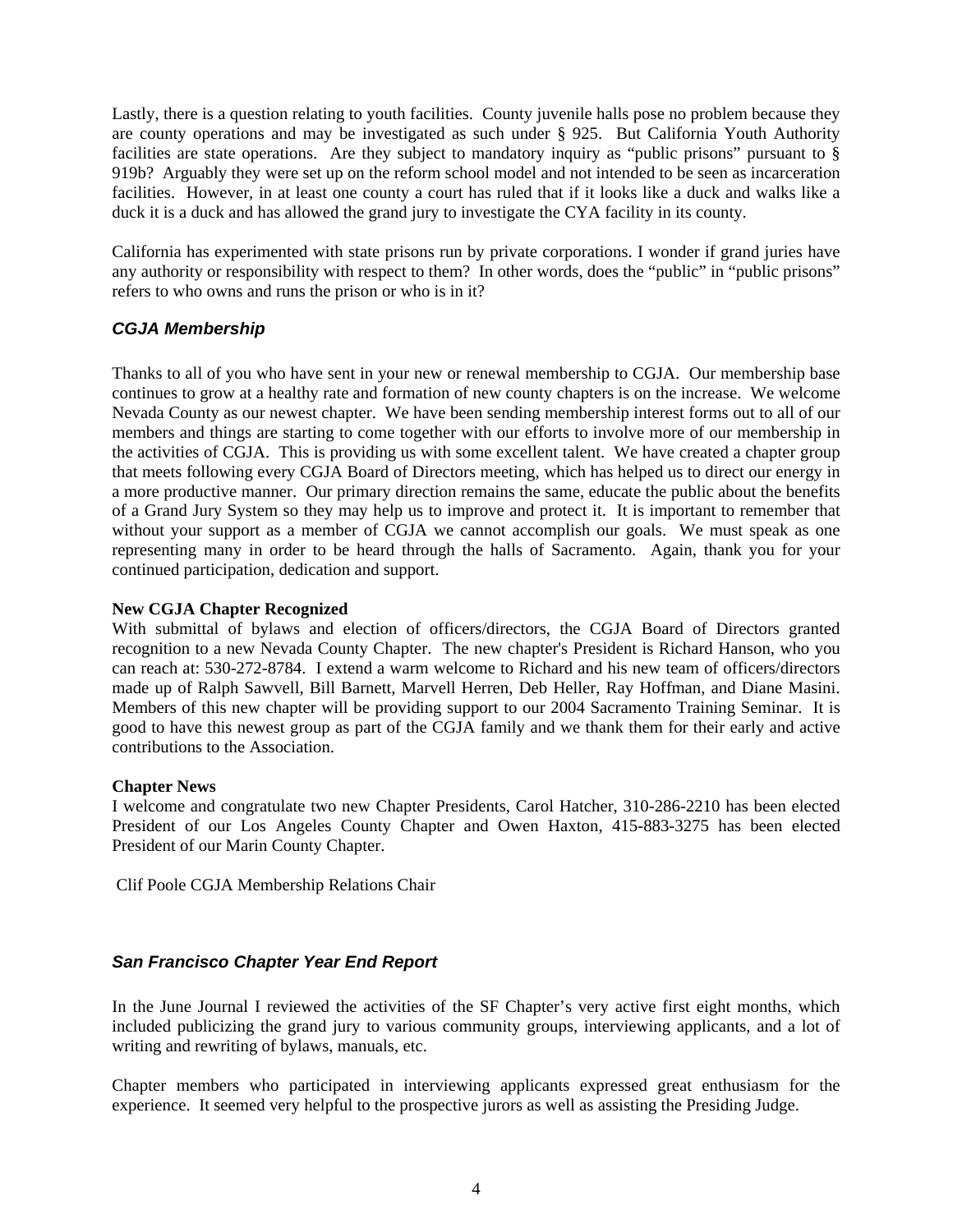<span id="page-4-0"></span>The Orientation Committee presented a program for applicants at which the Presiding Judge spoke briefly, a representative of the City Attorney's office outlined the financial disclosure requirements, the newly revised manual was distributed, and members of the committee addressed various aspects of their own grand jury experience.

The committee held another session immediately after impanelment of jurors, which alternates also attended, covering such topics as the actual mechanics of a grand jury and how San Francisco government works. Three former forepersons met separately with the newly chosen foreperson, as did a former Pro Tem with the person selected as the new jury's secretary.

Since the CGJA training doesn't occur in our area until a month and a half into the term, SF Chapter members felt it was important to help the new jury know how to get started, while also encouraging all to attend the invaluable formal training put on by the California Grand Jurors' Association in Concord in mid-August.

The SF Chapter is unanimous in believing that the support of Judge Hitchens made all the difference in its successful first year. She is enthusiastic and supportive and believes the chapter's work enhances the grand jury process.

The Chapter is starting its second year with energy and excitement. Plans include forming a Continuity Committee with a liaison to the sitting jury if its members so wish and composing an op-ed piece for the local paper demystifying the grand jury to the public (and the media), as well as an expanded outreach program in the ongoing search for as diversified a jury as humanly possible.

By Serena Bardell

# *Solano Chapter News*

 The Solano County Chapter is proud to be hosting the 23rd annual CGJA Conference this year. It is shaping up to be one of the most exciting and well-planned events. Our area has an array of interesting sights and vacation possibilities and we hope will appeal not only to grand Jurors attending the conference but spouses and friends as well.

The chapter is sponsoring again the 2004 training seminar at the Concord Hilton Hotel Inn Contra Costa County. This is the 3rd training seminar and once again chapter members provided support by staffing the registration table, coordinate classroom and provide timers. I would like to take this opportunity to express my thanks and gratitude to all my helpers as I could not have done it without you.

Wanda Kiger - Tucker, President

# *Legal Committee Report*

Senate Bill 1673 (Romero) which I discussed in the April edition of the Journal has been put on hold by the author. At the time of this writing (mid-May) the Senator intends to introduce in 2005 some version of a bill to increase the diversity of representation on grand juries. No details are known at present. According to the fairly limited number of judicial officers with whom I spoke about the bill when it was active, there is little reason to believe that adding jurors from the trial jury rolls will change the demographics of grand juries so long as grand jury service is as time consuming and underpaid as it is. If, however, volunteers are eliminated, as one version of the bill apparently contemplated, significant problems in meeting the statutory number of jurors can be expected. You can monitor the bill at the Legal Developments page at [http://www.cgja.org/.](http://www.cgja.org/)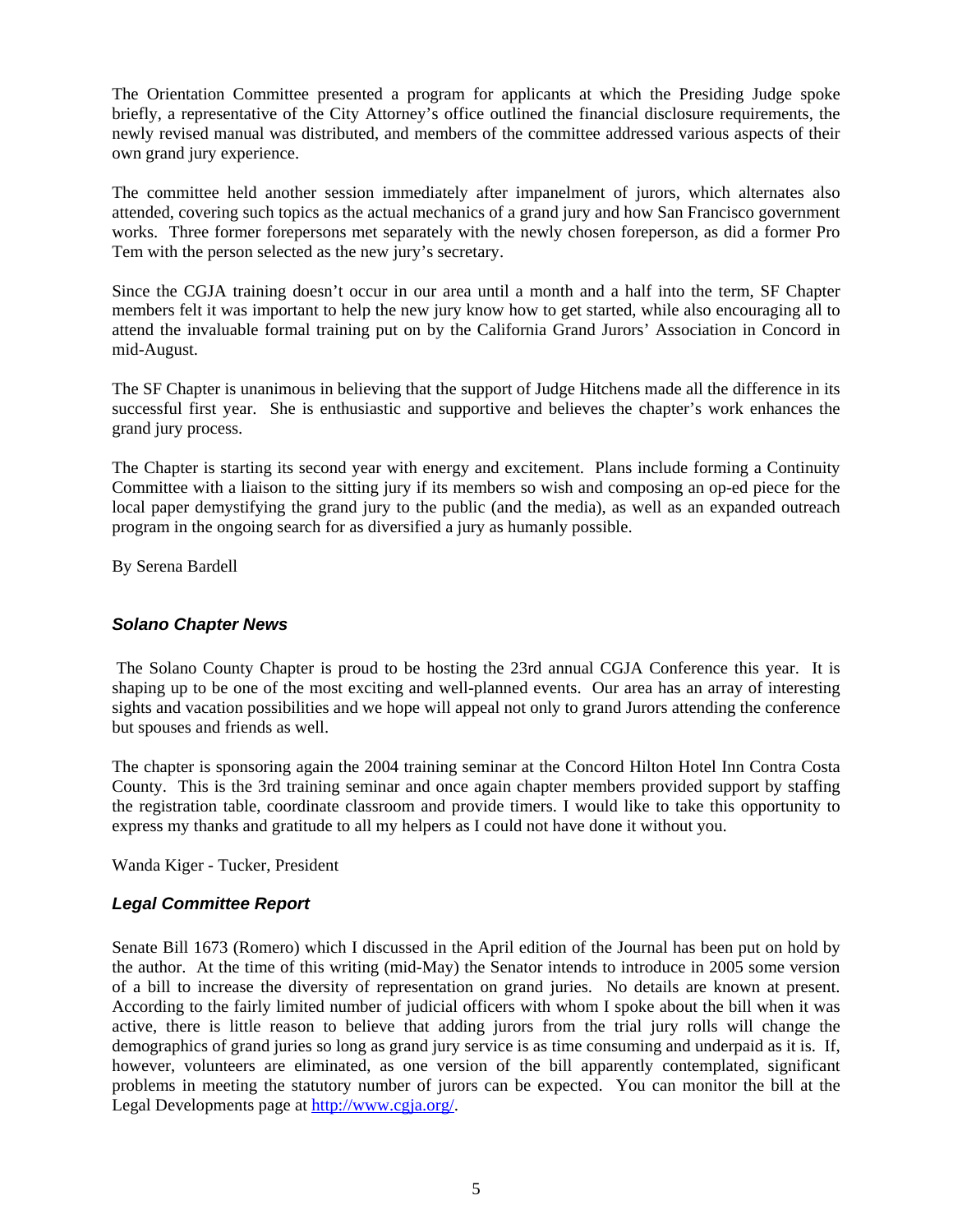<span id="page-5-0"></span>In an apparently unrelated development the Judicial Council's Access and Fairness Advisory Committee is conducting a survey of jury commissioners/jury administrators on the demographic composition of grand juries in the superior courts. It appears that they are trying to determine whether a 1991 amendment to Penal Code section 903.4 regarding impaneling a cross-section of the county population for grand jury service has resulted in more representative grand juries. The answer might provide some insight into the likelihood that a revised SB 1673 would have the impact desired by the author.

Jack Zepp, Chair Legal Committee

## *Membership Committee*

For most of you, your year as a Grand Juror is almost over. If you, like most of us at the end of your first term, are amazed at how efficient some parts of local government are while others are of a very questionable nature we are not surprised. There always seems to be that one report you are proud of while there are others you wish you had a little more time to look at, but your term limit forces you to stop.

There are some people throughout the state who think the grand jury system should be dismantled while the majority of us feel the grand jury system is one of the very last methods for you and I (the ordinary tax payer) to get an in-depth look at how government works or doesn't work and let the public know what we as ordinary citizens find out.

For those of us who belong to the California Grand Jurors' Association (CGJA) we have opened our pocketbooks for (CGJA) dues at \$25 per year (July 1 through June 30) or more and many of us devote our time as well to protect a system in which we firmly believe.

The system is not perfect but sometimes politicians who have not served on a grand jury may try to pass laws to help the system, but unintentionally weaken it. Then there are others who may have a vindictive grudge and would like nothing better than to destroy or make the grand jury system useless. The CGJA is the only statewide organization that monitors proposed changes and educates those lawmakers as to the effects of their actions on the California Grand Jury system.

Please help us to continue educating the public, including politicians, and new grand jurors by renewing your membership now or joining for the first time. Remember, we have no paid employees. Membership dues are \$25 July 1, 2004 through June 30, 2005.

Clif Poole, Chair

# *Operations Committee Report*

I am sorry to report that Bob DeQuattro, our capable Journal layout man has decided to relinquish his duties that he has ably carried out for the past three (3) years. Some of you will recognize Bob as the smiling face behind the camera at the last few Annual Conferences. Bob's latest creation and I guess his last one is the excellent brochure describing our Training Seminars. It is a very professional looking job and all of us thank Bob for this and his many valuable contributions. As a member of the Operations Committee Bob was always the voice of sanity in some of our more difficult issues.

Bob, on behalf of the Committee and the Board we thank you and wish you well for your future.

Ourania Riddle will take over the design /layout task of the Journal and continue as the editor.

In our last issue, I acknowledged Dan Taranto's leaving the Publications assignment and that we now have Jeanne Forbes performing this valuable function. Linda Baker has joined forces to assist Jeanne and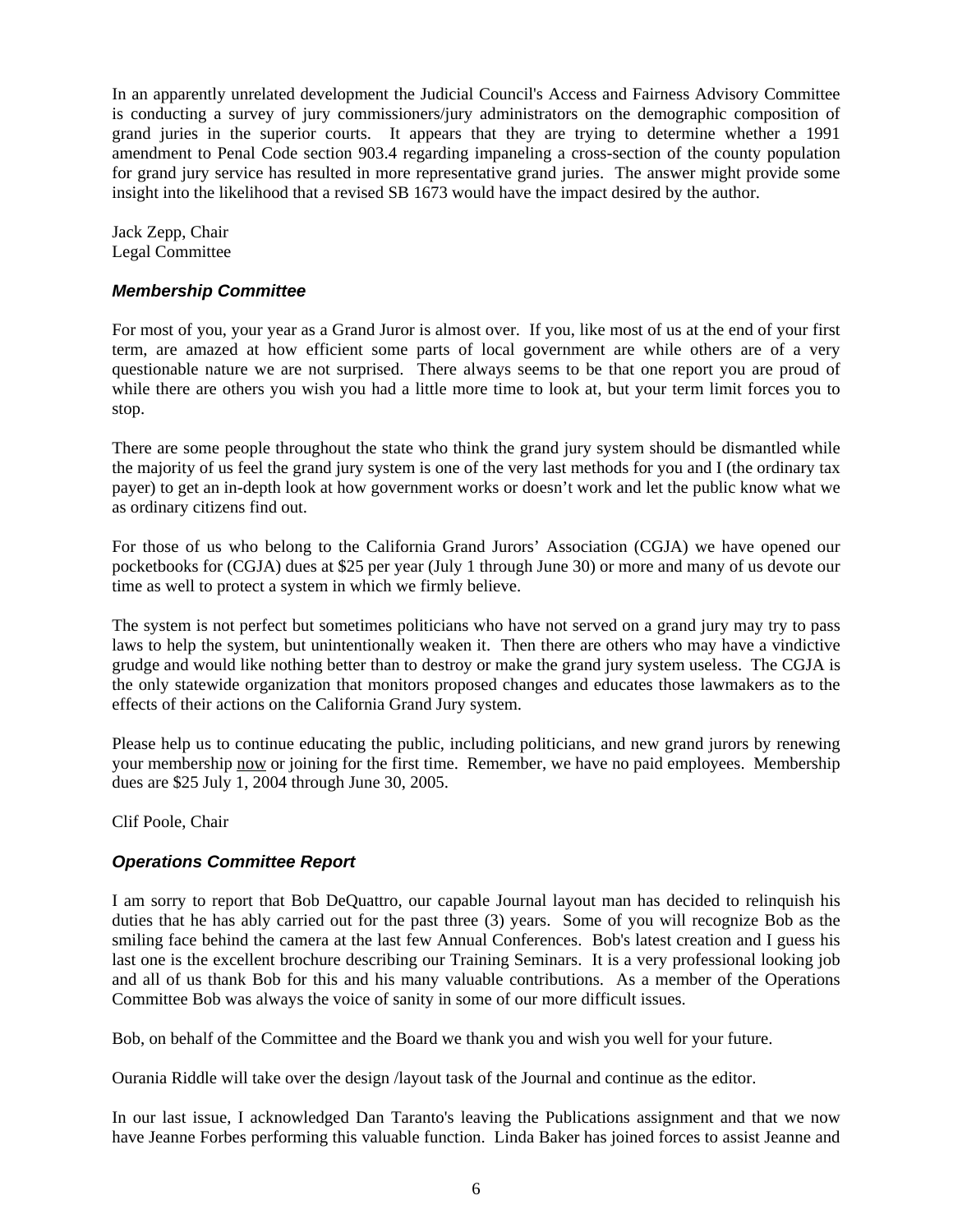<span id="page-6-0"></span>between them they have documented our internal procedures for managing this function. We look to update our Publications list shortly, especially for the upcoming Training Seminars.

Earl Heal advises me that we have received several nominations for the Excellence in Reporting awards. This quick response to our announcement in the last Journal is encouraging.

Jerry Lewi, Chair

# *Training Committee*

The 2004 CGJA Training Seminars for new grand jurors will be held at the following locations:

July 26-27 **Visalia –** at the Visalia Convention Center.

Aug. 2-3 **Sacramento –** at the Holiday Inn Northeast at I-80 and Madison

Aug. 9-10 **Redding –** at the Red Lion Inn just off I-5

Aug. 16-17 **Concord –** at the Concord Hilton, 1970 Diamond Blvd., Concord

We have added a new seminar in Redding (Shasta Co.) to make training more available to those counties in the far northern part of the state.

The registration fee remains the same, \$75 for a two-day seminar. Morning coffee and muffins or donuts are included in the fee. Each new juror who attends will receive a 200 page-training manual. We have negotiated special rates with the hotels as follows:

 Visalia – Comfort Suites (across the street from Convention Center) \$89. All the rooms are suites and include a complimentary breakfast Sacramento – Holiday Inn Northeast \$84 Redding – Red Lion Inn \$84 single, \$94 double Concord – Concord Hilton \$94 single or double

Our training program is designed to complement the training and orientation provided at the local level. The Training Committee is currently finalizing the 2004 program schedules for each seminar. Each seminar has our main core program of five workshops on: *1*. Grand Juries and the Law; *2.* Grand Jury Investigations; *3*. Grand Jury Interviewing; *4*. Writing Final Reports and *5.* Grand Jury Continuity.

At each seminar there will be a presentation by a county counsel on Untangling the Maze of Local Government; one on Special Districts by a speaker from the California Special Districts Association and another on How To Investigate Jails and Juvenile Detention Facilities by a speaker from the California Board of Corrections. There will also be additional guest speakers at each seminar on a variety of topics of interest to grand jurors.

In furtherance of CGJA's goal to promote comprehensive teaching for all grand jurors, we have added a new workshop designed specifically for Forepersons and Pro Teams. This new workshop was added as a pilot program to the Sacramento seminar. It will be held on Sunday, Aug. 1, 2004 from noon to 5:00 p.m. at the Holiday Inn Northeast.

The program will consist of:

- 1) Orientation to California law as it applies to the duties and responsibilities of forepersons;
- 2) Discussion of useful techniques to assist the foreperson in organizing and "kick-starting" the grand jury's work and…
- 3) Question-and-answer session with former forepersons to permit networking by new forepersons and exposure to the accumulated wisdom of those who have served in that role.

Since it is a pilot project, there will be no additional charge for those Forepersons and Pro Tems who are registered to attend any one our four training seminars. For those who are not, there will be a fee of \$25.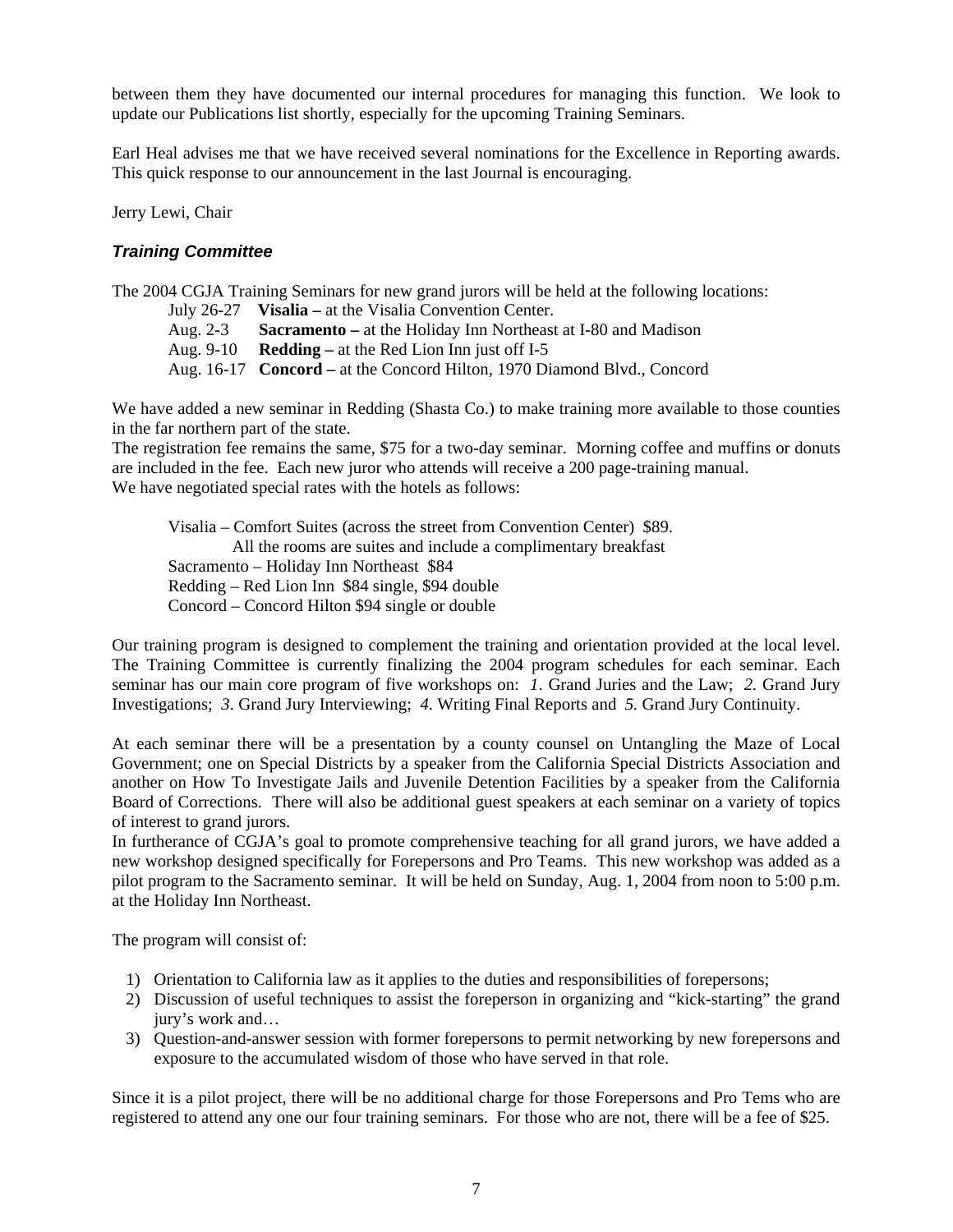<span id="page-7-0"></span>For more information about the Forepersons and Pro Tems Workshop, call or email the chairman of the team who has developed this program, Betty Mattea (Marin Co.) Ph. (415) 492-8857 or email: bimattea@sonic.net

For information about the upcoming Training Seminars, contact me at (530) 878-8248 or email: [sherryc@JPS.net](mailto:sherryc@JPS.net)

Sherry Chesny, Chair

# *Citizen's Complaints*

*In our last issue, Vice-president & Operations Chair Jerry Lewi wrote about how Grand Juries should find ways to encourage citizens who wish to submit complaints, to make those complaints more compelling. Following is an exchange of emails between member Angelo Carmassi (San Mateo) and Jerry Lewi on this subject:* 

Jerry,

Your comments are well taken. I strongly agree with you. To answer your inquiry, we have provided this information on our website for the past two years. (Ideal Complaint Form) We have attempted to encouraged other Chapter's to visit our website without much success. The San Mateo County Association of Grand Jurors (SMCAGJ) Website Committee spent four years to develop this site. We feel our "Teacher's Guide" section is quite unique. We have raised funds to market this site and we plan to reach every teacher and secondary student in our county and eventually all teachers and students in California. Presently we have been informed that we average about 300 "hits" a month since we launched the site in 2003. Visit our website at: <http://www.co.sanmateo.ca.us/smcagj>. When our home page opens, go to the navigation bar and select "Grand Jury Training." When this page opens, select "Inquiry Proposal Form PDF." To the best of my recollection, we visited many grand jury sites before we decided to make this our model. We felt our own county complaint form was too difficult to understand or complete. Why make it so difficult for a citizen to lodge a complaint? We should strive to educate our constituents that they have the right to complain about their government and using the grand jury is the way to go! After you review the Inquiry Form, we recommend that you go back to the navigation bar and select "Teacher's Guide." When you can't get school curriculum committees to add a unit of study about the grand jury in their history curriculum guides, this is an approach you may want to consider. Jack Zepp gave us a great deal of encouragement when we first proposed this concept. We probably would never have made this Quantum leap without his motivation. We invite you to visit our last page to make comment or suggestions on how we can improve this site Happy Scrolling,

AngeloCarmassi Assistant Website Coordinator San Mateo County Association of Grand Jurors

Dear Angelo, Thanks for your comment. Would it be OK to print your response in the next Grand Jurors' Journal?

I looked at your impressive website and the complaint form. It is similar to what we used in Ventura County. I think both could use some work such as showing a sample form that would be most likely to get the Grand Jury's attention. For example:

- 1. Keep the complaint to a generic form that would have a more universal appeal, rather than an individual situation.
- 2. Document the position with references and enclosures.
- 3. Suggest other resource people.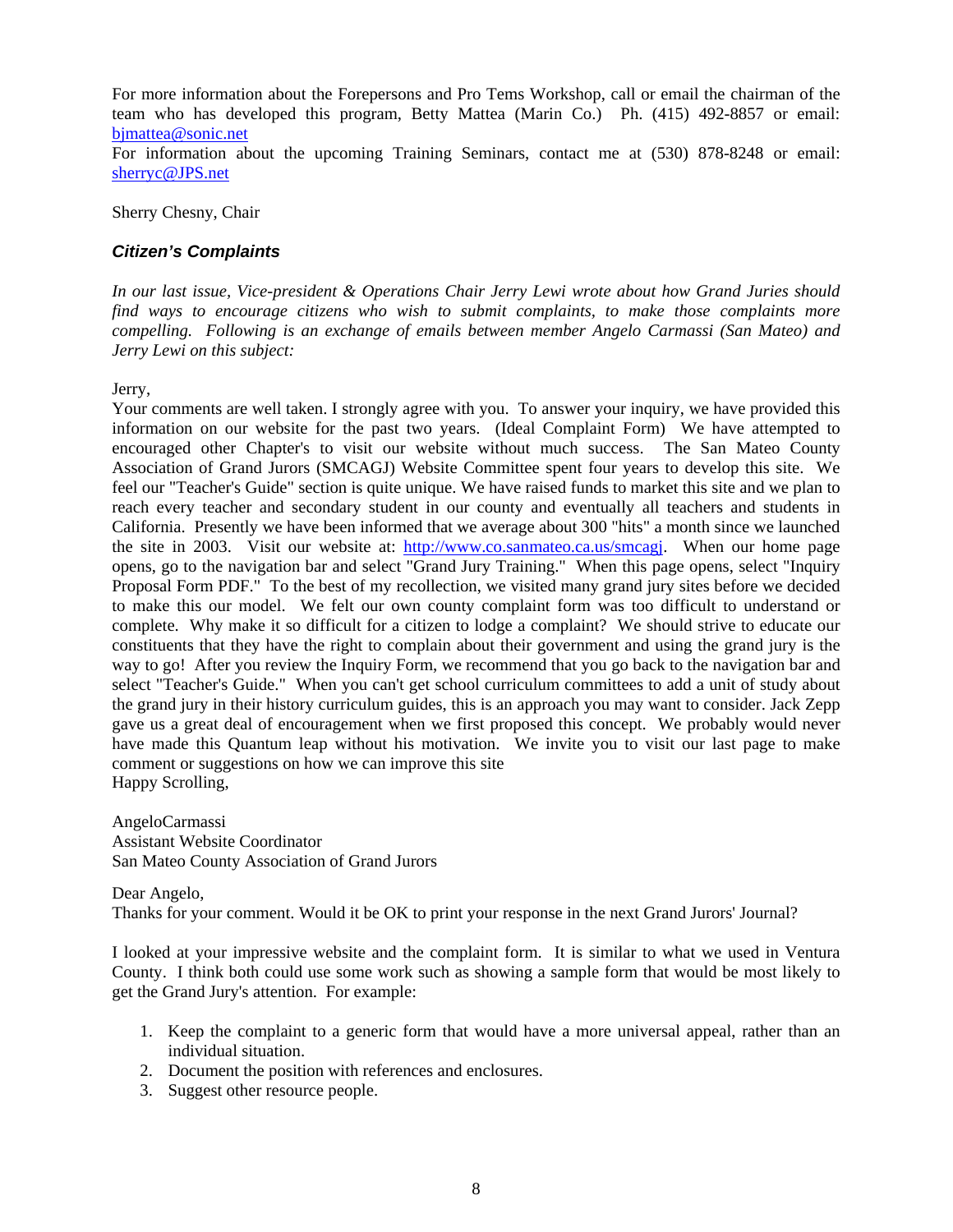<span id="page-8-0"></span>In other words, make the jury's job easy! Jerry Lewi

Dear Jerry:

Thank you for the response. Whatever you feel is appropriate with my comments has my full approval. Our complaint sample is used by the Marin County Grand Jury. You would be interest to learn that San Mateo County Grand Jurors 2003 - 2004 complained about our example since it was entirely different from the Complaint form on their website. We did advise interested citizens to call for a copy; however, we did not recommend it since it is too confusing to the average citizen. I agree with you 100% that we, as an organized group of dedicated former grand jurors, should do our best to develop a simple form or procedure to encourage our constituents to lodge complaints whenever justified. We plan to add this to our website in the future. Why make it difficult? We should take every measure to come up with a plan to educate all of the citizens in our county how and when to lodge a complaint. This is one way to keep our government representatives on their toes.

Thank you again for your interest. Angelo Carmassi

### *Juries in the News*

### *Alameda County Grand jury faults medical center*

Patrick Hoge, Chronicle Staff Writer

Inept management of the Alameda County Medical Center has left the hospital and clinic system for trauma victims and the poor in a fiscal shambles, according to a grand jury report. The Alameda County Civil Grand Jury's 2003-04 report comes as medical center officials re moving to eliminate nearly 350 positions for a \$12m in savings

The system, which includes three hospitals, an outpatient clinic, a clinic at juvenile hall and three community health care centers, has had huge deficits for years and is projecting a \$61 million deficit through June 30, 2005. The center, which was forced to close two clinics last year for lack of funds, fields 80,000 emergency room visits and hundreds of thousands of inpatient and outpatient visits annually.

Medical center spokesman Jeff Raleigh agreed with the grand jury' findings. "The system in the past had become wasteful, and that's why management consultants were brought in," Raleigh said.

Cambio Health Solutions of Brentwood, Tenn. was hired to review the center's finances. The management consulting firm recently issued a 900-page report showing that, among other failings, the medical center was not collecting a huge number of bills from Medicare and Medi-Cal. Jim Braley, a vice president with Cambio, said Wednesday that the grand jury report was correct to criticize fiscal mismanagement. He noted, however, that the grand jury recognized the center's medical care had improved in recent years Cambio has made proposals it contends would save the medical center \$23 million a year, including a recommendation to eliminate nearly 350 positions for \$12M in savings.

The grand jury cautioned the board of trustees to study whether Cambio's recommendations would harm patient care. In addition, the report said trustees should closely monitor any proposals for increases to Cambio's \$3.2 million, 18-month contract, which the grand jury called"extremely expensive." Other recommendations included:

The county Office of Education should work to prevent fiscal meltdowns in school districts, such as those in Oakland, Hayward and Emeryville, with extra attention put on burgeoning special-education costs.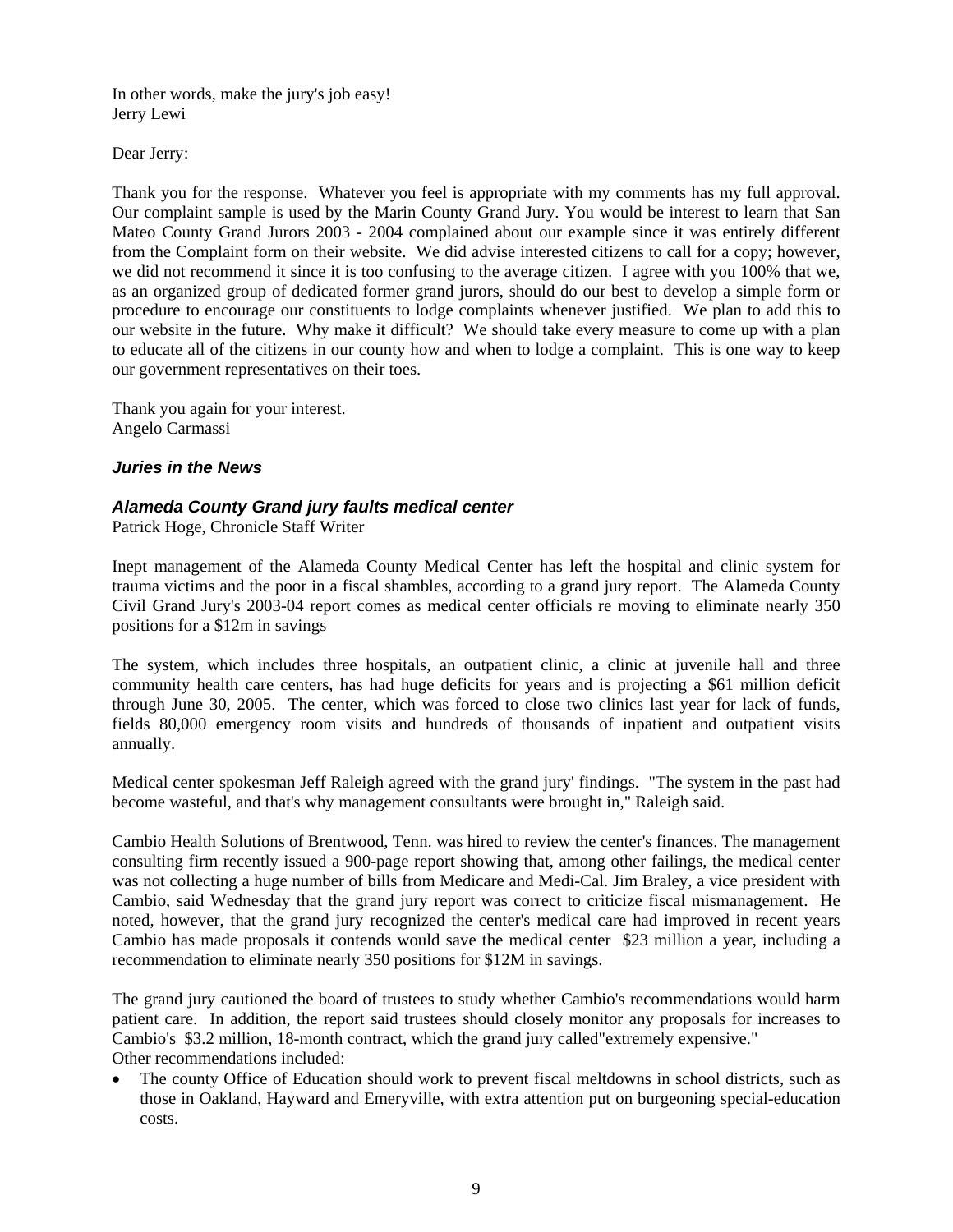- <span id="page-9-0"></span>• The county coroner's bureau, Eden Township sheriff's substation and the sheriff's communications center should be replaced as soon as possible.
- The Board of Supervisors and county Board of Education should televise their meetings.

## *Grand Jury cites district attorney for misconduct*

### *A California civil grand jury cited a district attorney for intimidating coworkers and publicly making threatening comments about two reporters at The Modesto Bee.*

July 8, 2004 -- A civil grand jury in Modesto, Calif., cited a local district attorney last week for making threatening comments about a pair of newspaper reporters who were investigating his office.

The Stanislaus County Civil Grand Jury, an investigative panel that lacks the authority to indict, also found that District Attorney James Brazelton intimidated employees in his office so they would not testify against him. In all, Brazelton was cited on nine counts of willful misconduct, including violations of the county's Workplace Security and Anti-violence Policy and its Harassment Policy.

Brazelton, was elected district attorney of Modesto in 1996 and reelected in 1998 and 2002.

The grand jury recommended that the County Board of Supervisors "publicly rebuke" Brazelton, who is required by law to respond to the allegations within 60 days. The board does not have the legal authority to punish an elected official.

The grand jury chose not file an official accusation in court, which could have led to criminal charges of "willful or corrupt conduct" by a public officer.

At the time of the alleged threats, in August 2003, reporters Michael G. Mooney and Garth Stapley of *The Modesto Bee* were investigating credit card receipts from the prosecutor's office.

According to the grand jury report, Brazelton drew his gun from its holster, held it in his open palm and told a co-worker, "This is what I would like to give that reporter." On another occasion, Brazelton uttered a similar comment in front of co-workers while making quick gestures with his right hand -- as though drawing a firearm, the report said.

Brazelton denied that either incident occurred, according to the report.

Investigators employed by the district attorney are sworn law enforcement officers who can carry firearms without a concealed weapons permit.

The report also contends that Brazelton, after being interviewed by the county counsel's office over the allegations -- the office sent the issue to the grand jury -- told staff members that he was "trying to find a rat in my office."

The grand jury additionally found that the prosecutor's office needs a stronger policy on proper use and possession of firearms by its employees, and urged the creation of policies to protect the rights of whistleblowers.

# *Editorial The Augusta Chronicle (Georgia)*

### A SORRY AFFAIR

They came together at our behest some three years ago, these 12 strangers. " Grand jury" was the only name we knew them by. They worked in secret, giving hours and days and, ultimately, weeks and months of their time -- not for their gain, but for ours. Find out what's wrong with our government, we asked them. To say their work was thankless is to sadly understate their sacrifice. The thing is, far worse than not being thanked, these dutiful citizens were publicly pilloried by some. Some citizens, faced with unpleasant allegations about our public servants, didn't like the special grand jury's work product. That's all well and good. But some went beyond that -- calling the grand jury racist for somehow "targeting" black city officials, most prominently former Fire Chief Ronnie Few. Some of our own elected officials went so far as to travel to Washington, D.C., to support Few's hiring there -- and to condemn Augusta as a whole for being racist in questioning his performance here. Some even in recent weeks have held Ronnie Few up as some sort of martyr, crucified by a ruthless grand jury and a complicit media all it seems, irretrievably racist. If facts will ever matter to such people, however, they will see the grand jury in a